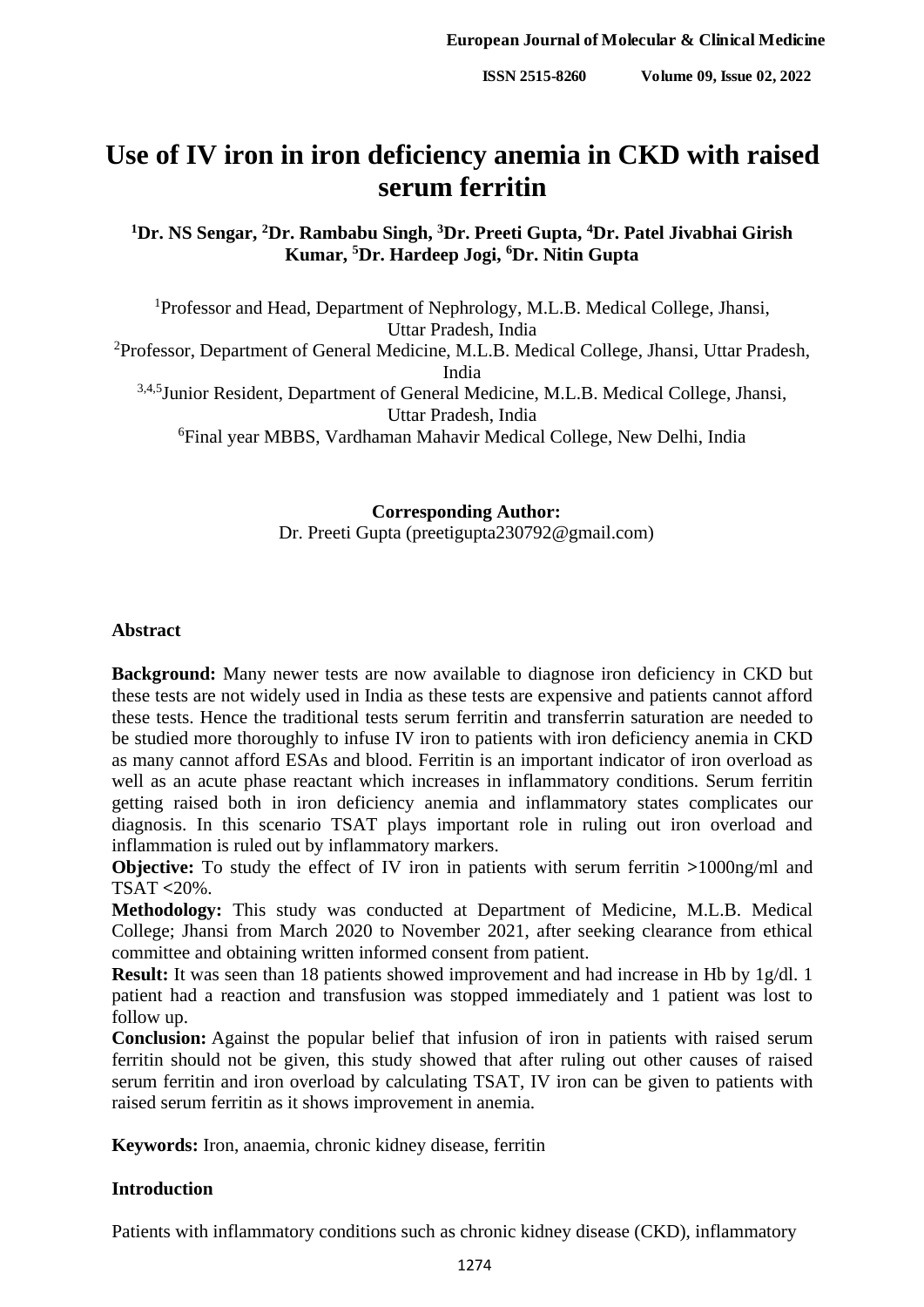bowel disease (IBD) and chronic heart failure (CHF), have high rates of iron deficiency with adverse clinical consequences [1]. Serum ferritin levels are normally a sensitive marker for iron status but as ferritin is also an acute-phase reactant that becomes elevated in response to inflammation and thus complicates inflammatory. Cytokines produced by inflammation also trigger an increase in hepcidin, which restricts uptake of dietary iron and promotes uptake of iron by ferritin within storage sites. Patients with inflammatory conditions thus have limited availability of iron for erythropoiesis due to increased hepcidin expression, despite normal or high levels of serum ferritin <sup>[2]</sup>. Two types of iron deficiency occur in CKD.

## **Absolute versus functional iron deficiency**

We need to differentiate between absolute (or storage) iron deficiency and functional (or relative) iron deficiency.

The total body iron stores are depleted in absolute iron deficiency, limiting the production of RBCs. Factors which contribute to absolute iron deficiency are decreased gastrointestinal absorption in patients with CKD and increased blood loss [3].

Functional iron deficiency occurs due to inefficient utilization of iron stores. This occurs due to reticuloendothelial cell iron blockade in anemia of chronic inflammation. Reticuloendothelial cell iron blockade can be triggered by active infection or inflammation, hypoxia, or genetic deficiencies <sup>[4]</sup>. The other reason can be the use of exogenous EPO. The available iron may be used faster than the existing iron stores are able to release it, because RBC production increases in response to ESAs, leading to a supply/demand mismatch and a "relative" iron deficiency <sup>[5]</sup>. In these patients, the TSAT may be  $\langle 20\%$  as the bone marrow takes iron from the circulating transferrin faster than the transferrin can replenish it with iron released from stores. The serum ferritin thus may be normal or elevated [5].

The standard threshold for iron deficiency  $(\leq 30 \text{ kg/L})$  therefore does not apply and transferrin saturation (TSAT), a marker of iron availability, should also be assessed  $^{[2]}$ .

Thus we determine the accuracy of serum ferritin and TSAT by their sensitivity and specificity. Sensitivity is the probability that a positive test will accurately identify iron status as deficient. Specificity is the probability that a negative test will accurately identify iron status as not deficient. It is seen that a TSAT of 20% seems to be good in terms of sensitivity, meaning that few patients are truly iron deficient with a TSAT much higher than 20%, but a ferritin cutoff of 100 or even 200 ng/ml miss majority of patients who ultimately may respond to intravenous iron [5].

Newer diagnostic test for detecting iron deficiency anemia in CKD are-

## **Reticulocyte Hb Content**

The reticulocyte Hb content (CHr) is a measure of the amount of Hb in the reticulocytes, which are the RBC that are just 1 or 2 d old. Instead of examining the Hb content of the entire RBC population that may be anywhere between 1 and 120 d old, the CHr provides an idea of how much iron was available for RBC production in a clinically relevant timeframe. The CHr is the absolute amount in picograms of Hb in each reticulocyte. This theoretically should be a good marker, based on whether iron was available for RBC production.

## **Percentage of Hypochromic Red Cells**

Another iron marker is percentage of hypochromic red blood cells (PHRC), which tests the concentration of Hb in RBC. PHRC is based on the Hb concentration in RBC and it takes into account the absolute amount of Hb as well as the size of the cell. The drawback to the use of this test is that the blood samples cannot be shipped because RBC tend to expand while they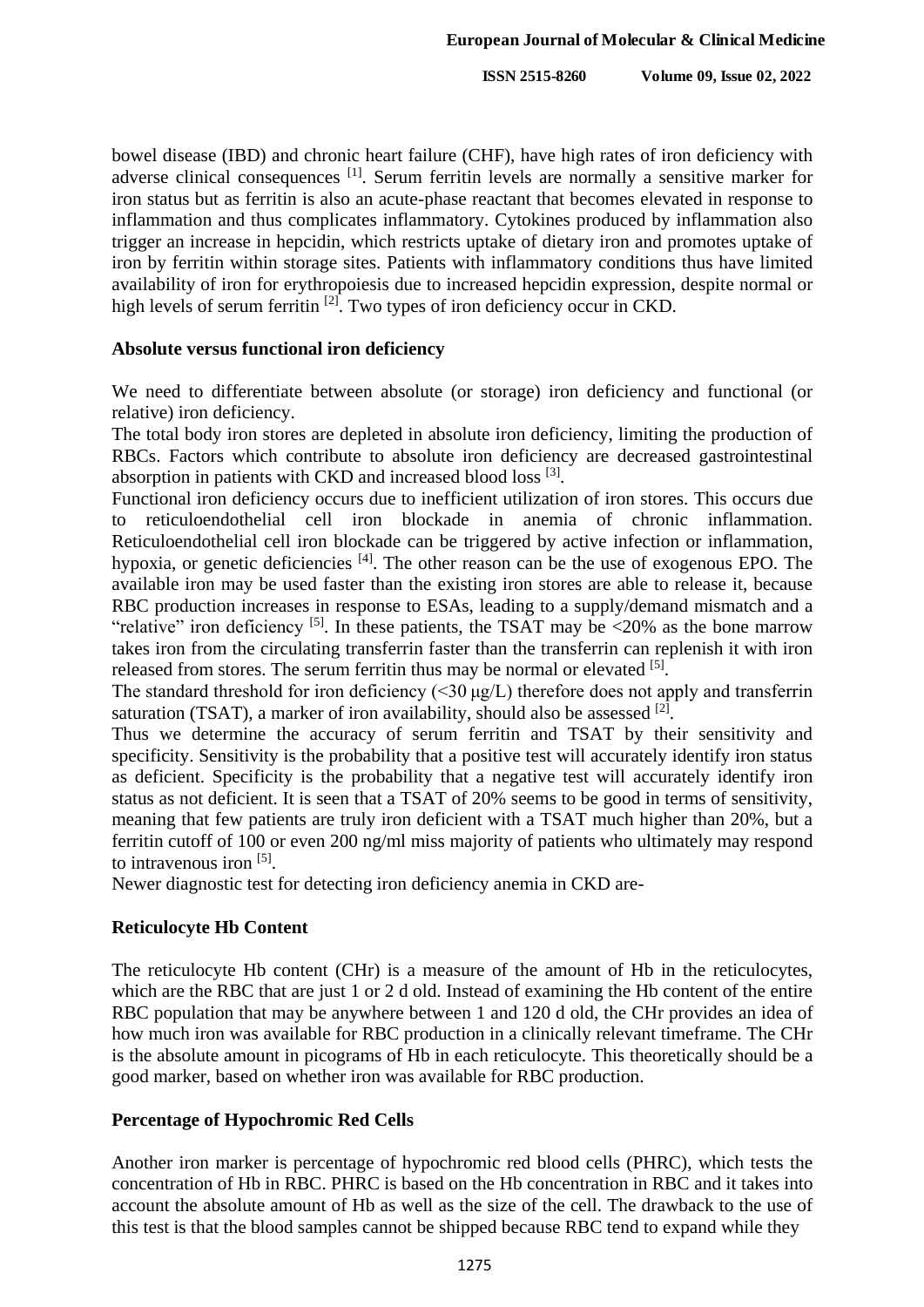**ISSN 2515-8260 Volume 09, Issue 02, 2022**

are stored.

#### **Soluble transferrin receptor**

Erythroblasts in the bone marrow increase the presentation of membrane transferrin receptor in the setting of iron deficiency. If there are no sufficient iron stores and erythropoiesis is being stimulated by an ESA, then increased transferrin receptors become expressed on the erythroblasts. Some of these receptors come off and qre detectable in the circulation. Thus sTfR correlates with this membrane expression of the transferrin receptor and also tends to be elevated in the presence of increased erythroid activity.

## **Hepcidin**

Hepcidin is a peptide that is produced by the liver for iron homeostasis. It is a important mediator for iron absorption and mobilization. If storage iron is elevated, then the liver synthesizes hepcidin, which gives negative feedback to the gastrointestinal tract, preventing additional exogenous iron absorption. Hepcidin also inhibits the release of iron from the RE system to circulating transferrin. Under normal physiologic circumstances, when iron stores are replete, it plays an important role in protecting the organism from iron overload by preventing the entry of additional iron into the body and maintaining the appropriate balance of storage and circulating iron.

The aim of the present study is to give IV iron to patients with serum ferritin more than 1000ng/ml and TSAT <20% after inflammation and iron overload is ruled out.

#### **Methodology Venue**

This prospective study will be conducted at Department of Medicine, M.L.B. Medical College; Jhansi from March 20120 to November 2021 after seeking clearance from ethical committee and obtaining written informed consent from the patients.

**Study design:** Prospective

**Study period;** 18 months

**Sample size:** 200 cases.

A follow up period of 6 weeks was kept.

Sample size is calculated by the formula  $n = Z2pq/e2$  were n0 is the sample size, Z2 is the confidence level at 95% is the desired level of precision, p is the estimated proportion of an attribute that is present in the population, q is 1-p

## **Inclusion criteria**

- Serum ferritin  $>1000$ ng/ml
- $\blacksquare$  TSAT <20%
- **ESR, CRP, PCT normal**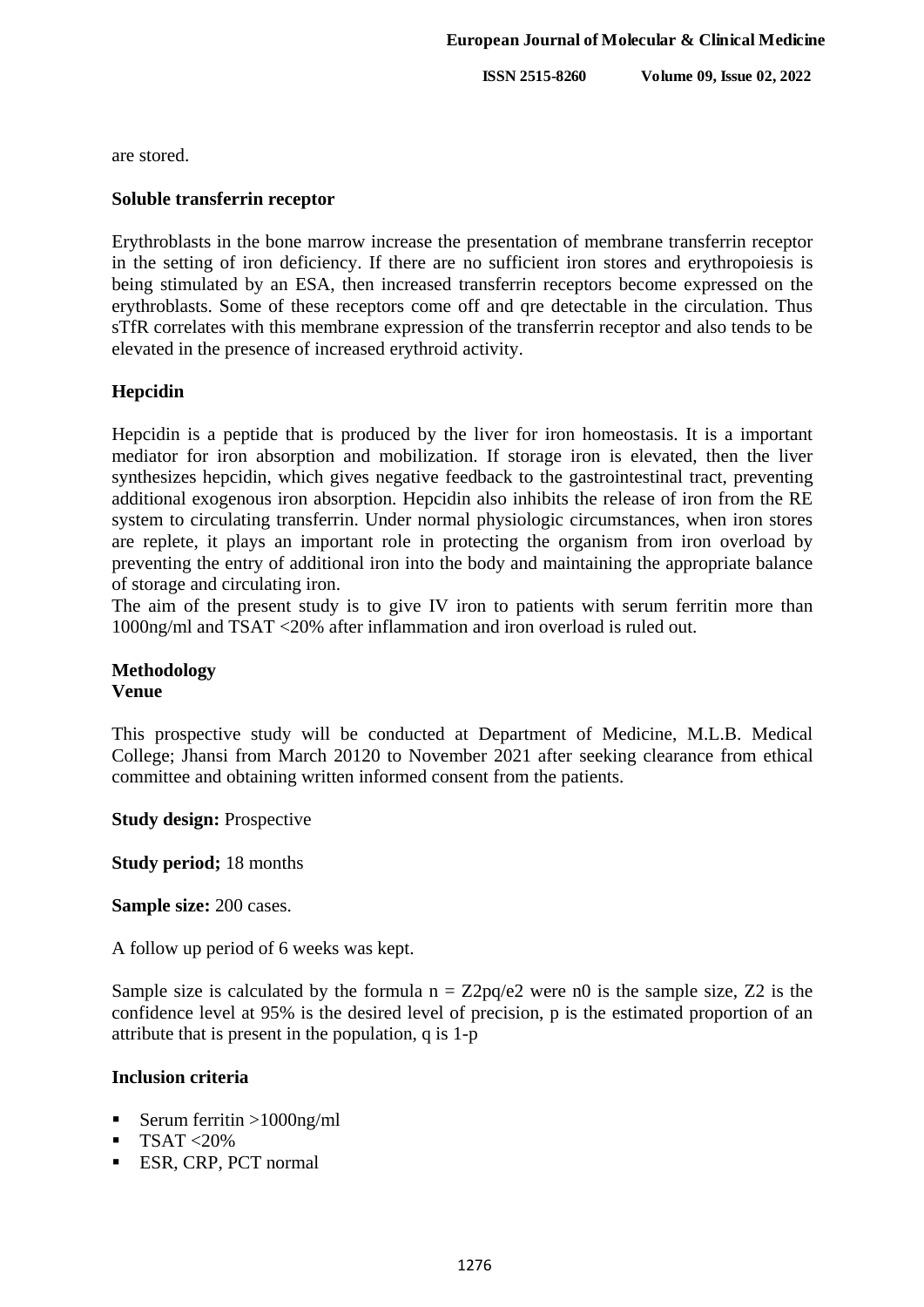**ISSN 2515-8260 Volume 09, Issue 02, 2022**

### **Exclusion criteria**

- Serum ferritin <1000ng/ml.
- $TSAT > 20\%$
- **ESR, CRP, PCT.**

## **Data collection**

Data was collected by withdrawing blood samples from patients after their consent. Samples were sent for central laboratory panel which included complete blood count, absolute reticulocyte count, general blood picture, parameters of iron metabolism: iron, ferritin, TIBC, and transferrin saturation index (TSAT), complete metabolic panel, vitamin B12 and folic acid levels and inflammatory markers like ESR, CRP and PCT.

#### **Statistics**

SPSS (Statistical Package for Social Sciences) and Graph Pad (online) for windows is used for data analysis. Paired t-test is used for comparing means of two dependent groups. P-value <0.05 is considered significant.

#### **Results**

The result of our study was that 18 patients showed improvement in hemoglobin and general condition after 6 weeks of follow up. 1 patient had reaction to IV Iron and infusion was stopped and 1 patient was lost to follow up.

| <b>Serum Ferritin</b> | $TSAT < 20\%$ | $TSAT < 40\%$ |
|-----------------------|---------------|---------------|
| $<$ 1000ng/ml         |               |               |
| $>1000$ ng/ml         |               |               |

**Table 1:** Serum Ferritin and TSAT

| Table 2: Rule out inflammation |  |
|--------------------------------|--|
|--------------------------------|--|

| <b>Inflammatory markers</b>              | <b>Normal</b> | <b>Raised</b> |
|------------------------------------------|---------------|---------------|
| Serum ferritin >1000ng/ml with TSAT <20% |               | 30            |

#### **Discussion**

The objective of the study was to transfuse IV iron in patients with serum ferritin **>**1000ng/ml but TSAT **<**20%. According to KDIGO 2012 guidelines IV iron is to be transfused only in patients with TSAT **<**30% and Serum Ferritin **<**500ng/ml. As serum ferritin is not a sole indicator of iron deficiency. It is also an acute phase reactant and is a marker of inflammation and hence is often increased in patients with infections, chronic inflammation and in iron overload. This was seen in Jay B Wish *et al.* <sup>[5]</sup> study of 2006 Assessing Iron Status: Beyond Serum Ferritin and Transferrin Saturation. The study concluded that increasing prevalence of multiple comorbidities among anemic patients with chronic kidney disease has made the use of serum ferritin and transferrin saturation more challenging in diagnosing iron deficiency. The scenario of patients with serum ferritin >800 ng/ml, suggesting iron overload, and transferrin saturation <20%, suggesting iron deficiency, has become more common. Similar facts were seen in Karima Farrag *et al.*<sup>[2]</sup> study of 2018 which studied Limitations of

Serum Ferritin in Diagnosing Iron Deficiency in Inflammatory Conditions which concluded that the standard threshold for iron deficiency (<30 μg/L) should not be applied and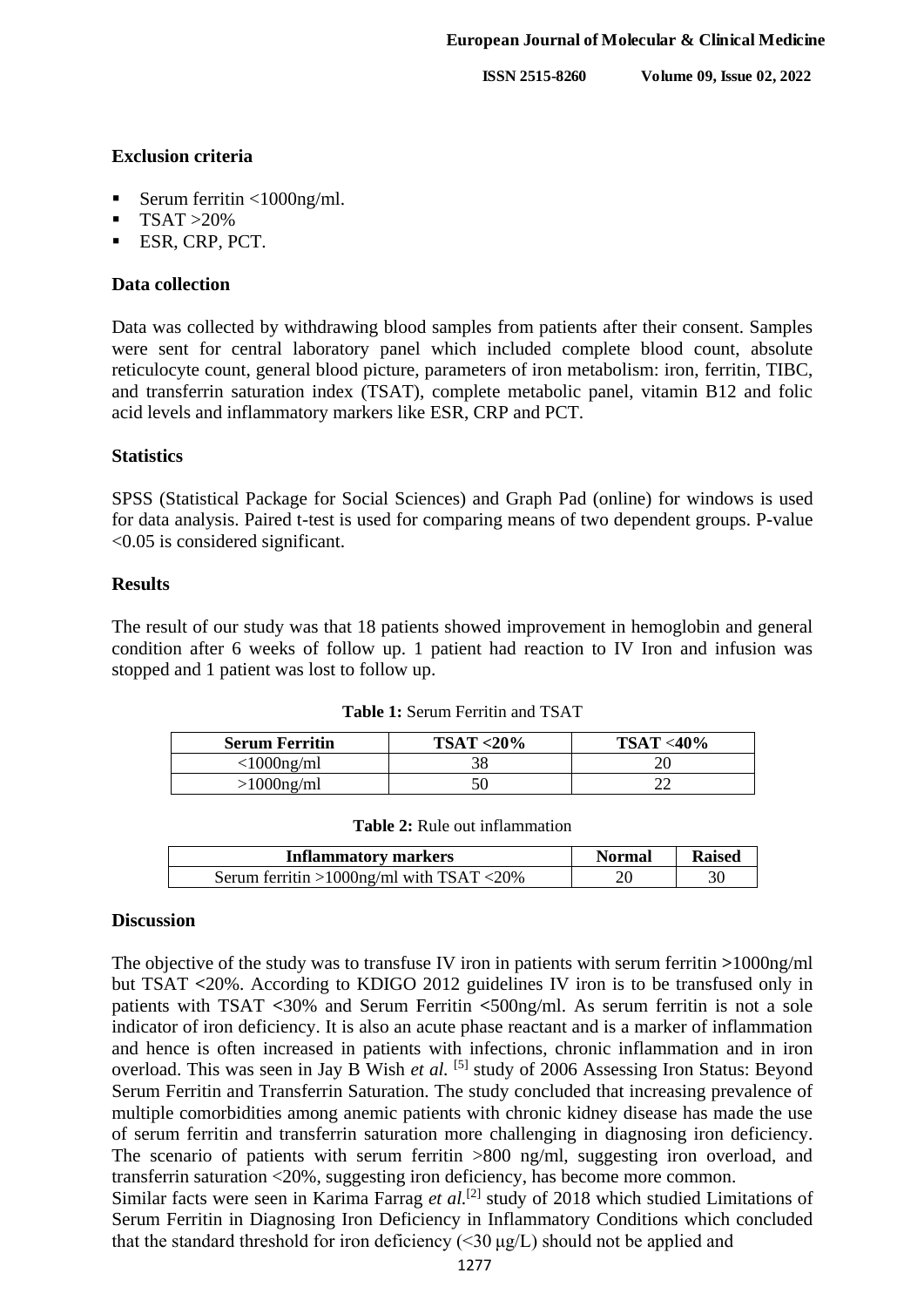transferrin saturation (TSAT), a marker of iron availability, should also be assessed.

Elizabeth Katherine Batchelor et al. <sup>[6]</sup> (2020) study on Iron Deficiency in Chronic Kidney Disease: Updates on Pathophysiology, Diagnosis, and Treatment also had similar conclusion. It said that the traditional biomarkers used for the diagnosis of iron-deficiency anemia (IDA) in patients with CKD have limitations, leading to persistent challenges in the detection and monitoring of IDA in these patients.

In my study we ruled out other causes of raised serum ferritin besides iron deficiency like active infections were ruled out by ESR, CRP and PCT reports in patients with serum ferritin >1000ng/ml and iron overload was ruled out by TSAT level >40%. After ruling out these conditions we transfused 100mg of IV iron sucrose for 5 days to the 20 patients eligible for this. After a period of 6 weeks a follow up was done and it was seen that out of 20 candidates, 1 patient had reaction so transfusion was stopped and 1 patient was lost to follow up. Rest all patients showed increase in Hb level by 1g/dl with increase in serum ferritin levels. This was in concordance with DRIVE1 and DRIVE 2 trials done by Daniel W Coyne *et al.* [7] in 2007 and Torois Kappin *et al.* [8] in 2018 respectively-Ferric Gluconate Is Highly Efficacious in Anemic Hemodialysis Patients with High Serum Ferritin and Low Transferrin Saturation: Results of the Dialysis Patients' Response to IV Iron with Elevated Ferritin (DRIVE) Study. Administration of ferric gluconate (125 mg for eight treatments) is superior to no iron therapy in anemic dialysis patients receiving adequate epoetin dosages and have a ferritin 500 to 1200 ng/ml and TSAT ≤25%. In conclusion, ferric gluconate maintains hemoglobin and allows lower epoetin doses in anemic hemodialysis patients with low TSAT and ferritin levels up to 1200 ng/ml.

## **Conclusion**

TSAT and serum ferritin have remained the favored markers for assessment of iron status through three iterations of the K/DOQI anemia guidelines because of their widespread availability, extensive literature base, and familiarity. Against the popular belief that infusion of iron in patients with raised serum ferritin should not be given, this study showed that after ruling out other causes of raised serum ferritin and iron overload by calculating TSAT, IV iron can be given to patients with raised serum ferritin.

Despite many concerns regarding the safety of intravenous iron since the first iteration of the K/DOQI anemia guidelines 9 yr ago, there have been few data in the literature from which to conclude that patient outcomes have been adversely affected by the use of intravenous iron within the original K/DOQI parameters.

#### **References**

- 1. Dignass A, Farrag K, Stein J. Limitations of Serum Ferritin in Diagnosing Iron Deficiency in Inflammatory Conditions. Int. J Chronic Dis, 2018 Mar, 9394-060. Doi: 10.1155/2018/9394060. PMID: 29744352; PMCID: PMC5878890.
- 2. Dignass A, Farrag K, Stein J. Limitations of Serum Ferritin in Diagnosing Iron Deficiency in Inflammatory Conditions. Int. J Chronic Dis, 2018, 939-4060. Published 2018 Mar 18. doi:10.1155/2018/9394060
- 3. Babitt JL, Lin HY: Mechanisms of anemia in CKD. J Am Soc Nephrol. 2012;23:1631- 1634.
- 4. Muckenthaler MU, Rivella S, Hentze MW, Galy B. A red carpet for iron metabolism. Cell. 2017;168:344-361.
- 5. Wish JB: Assessing iron status: Beyond serum ferritin and transferrin saturation. Clin J Am Soc. Nephrol. 2006;1(1):S4-S8.
- 6. Batchelor EK, Kapitsinou P, Pergola PE, Kovesdy CP, Jalal DI. Iron Deficiency in